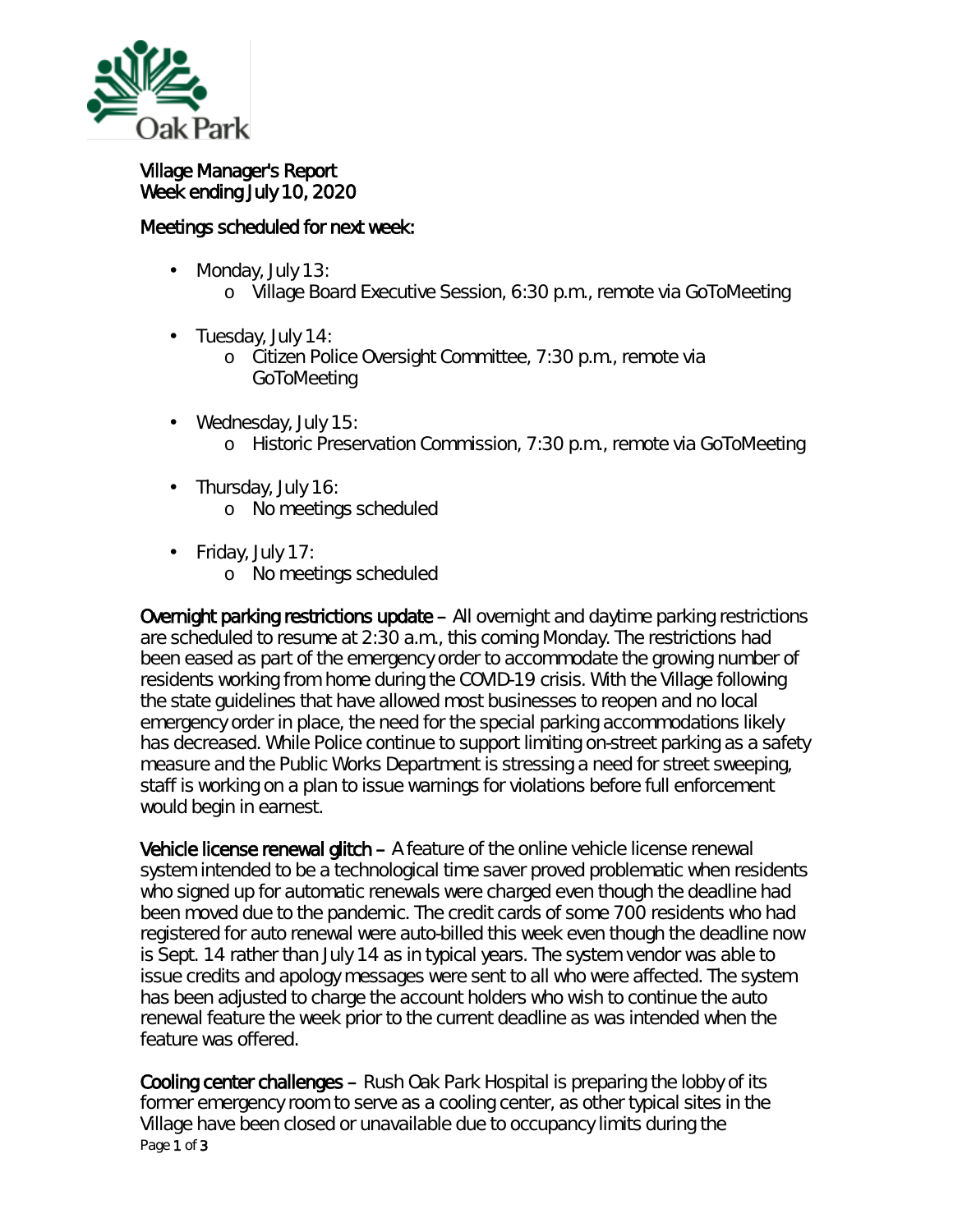pandemic. Capacity at the Rush cooling center will be limited to about 15 individuals to allow for proper social distancing. Discussions also have included setting up tents with fans by shaded parking areas if necessary and exploring the option of asking the CTA and Pace if they could provide cooling buses. In the meantime, the Village's Public Health messaging is focusing on urging residents to check on friends, family and neighbors who might be at greater risk from the heat. The Village also is working with Housing Forward to provide water and Gatorade to homeless individuals who often congregate in specific areas of the community.

Mosquito alert - Officials from the **Des Plaines Valley Mosquito Abatement District** have begun to ramp up their messaging about West Nile Virus as conditions may be setting the stage for a rapid increase in the population. Although levels of mosquitoes carrying West Nile Virus remain relatively low to date, hot summer weather is ideal for the virus-carrying Culex mosquito, which requires only a small amount of stagnant water to produce large numbers of offspring. Abatement district crews regularly treat potential breeding areas on public property like sewer catch basins to kill mosquito larvae. But it is up to residents to eliminate potential breeding sites such as clogged roof gutters, empty containers and birdbaths. Local communications efforts always reference online information posted at [www.oak-park.us/fightthebite.](http://www.oak-park.us/fightthebite)

Mask giveaways near 1,000 – The Police Department reports that it has distributed nearly 1,000 homemade face coverings to residents since the pandemic took hold in the community. Police worked with Park District staff who recruited volunteers to make the face coverings, then used the Department as a 24/7 distribution center. In addition to the homemade face coverings, Police also distributed disposable masks to those in the community who lacked easy access to laundry facilities since the homemade masks require frequent washing to remain effective. Interim Deputy Fire Chief J.T. Terry also work with the Communications Department to produce a video on the types of masks and their proper use – [click here to view.](https://youtu.be/D7dCaX6wigg)

Farmers' Market update – With the sixth market of the season completed this past Saturday, more than 15,000 customers have now participated to date. Saturday's attendance dropped a bit from the previous week perhaps because of the July 4<sup>th</sup> holiday, but nearly 2,500 customers were served. The on-line ordering pilot program has continued to be popular, with 96 customers – the maximum number of pick-up slots the system can support at this time – purchasing nearly \$5,000 in goods each of the past two Saturdays. The Development Customers Services, Public Works and Police departments have continued to provide staff support, with cross training allowing individual responsibilities to shift as needed. This weekend's market will feature a new south-to-north passage, using the Park District property just east of Scoville Avenue as a secondary entry point.

Page 2 of 3 Building codes review status – While the pandemic has slowed progress, plans are still underway to ask the Village Board to consider adopting updated versions of various industrywide building and electric codes. The Development Customer Services Department worked closely with the **Building Codes Advisory Commission** to review current building and electric codes, and determine how best to incorporate the latest industry best practices into the Village's processes. Input was sought from local contractors, and then staff partnered with engineering consultant HR Green to produce a [video-based webinar](https://www.oak-park.us/village-services/buildings-construction/buildingelectric-code-review-update-training) to help explain the proposed changes. New codes under consideration include the 2018 editions of the International Building Code,